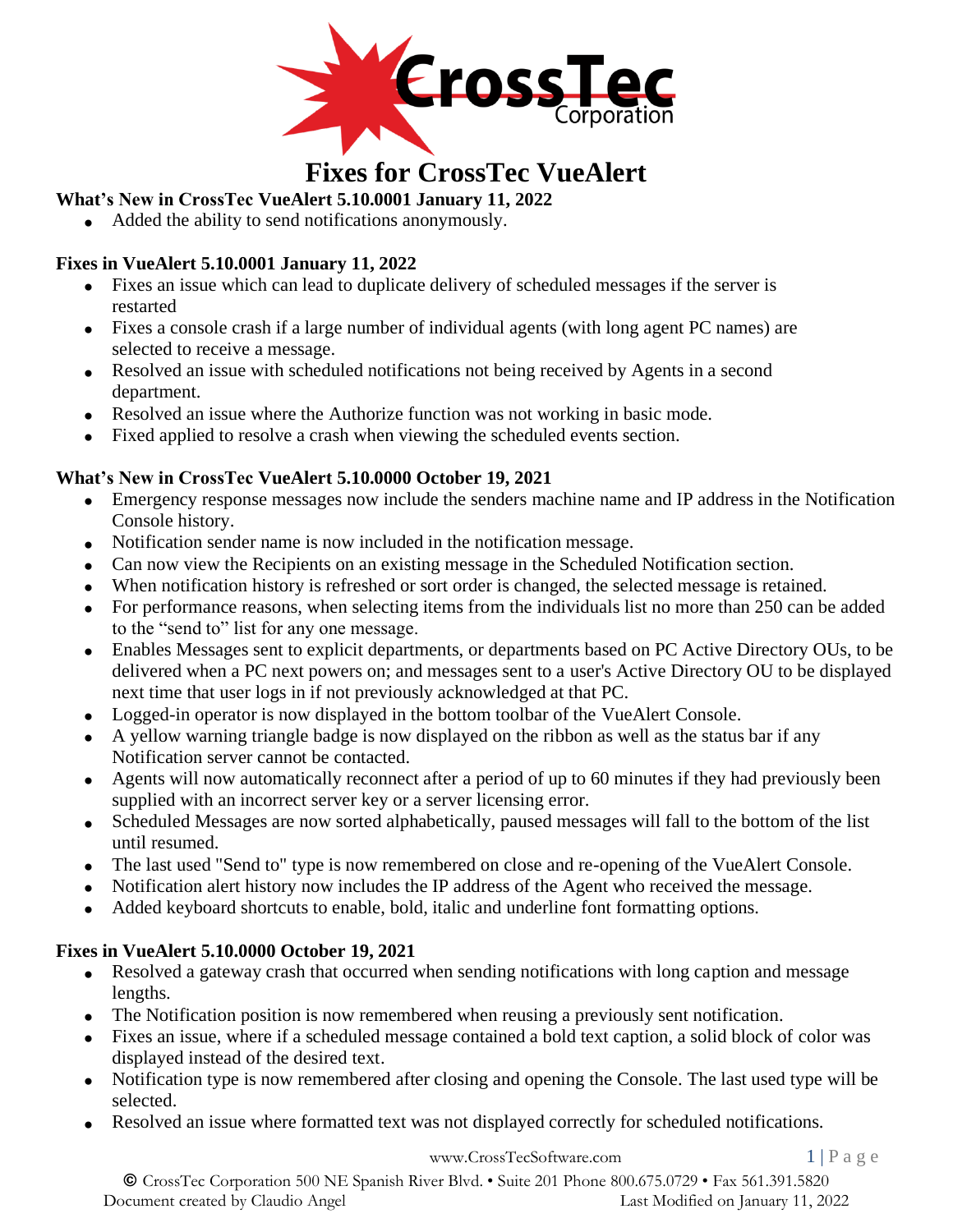

- Resolved an issue with notifications that have a caption over two lines that were not displayed correctly when reused.
- Can now send notifications to individual Agents via the IP address range option.
- Messages sent to a logged off terminal server console will timeout after 5 minutes regardless of message settings. This will also apply to locked terminal server session screens. This is to prevent resource usage by messages that can never be acknowledged on an unattended server console.
- Fixes an issue where multiple messages scheduled for delivery at the same time may not be display correctly
- Fixes an issue causing a console crash when pasting text into a scheduled message caption from Excel.
- The chosen spell check language is now retained on closing and reopening of the Console.
- The message formatting is now correctly applied when using individual as the "send to" option when sending a notification.
- Fixed an issue where the console's "auto size" would override the Agents full-screen config option.
- Resolved an issue where auto-size was not working if the fonts in the notification has been changed from the default.
- Fixed an issue that prevented CrossTec SchoolVue and CrossTec Remote Control from browsing for devices when using the NCS as a shared component and "Specify operators permitted to send notifications" was set.
- Resolved an issue where the spell check feature was not being correctly detected for all languages.
- Fixes and issue where scheduled messages to multiple departments may result in duplicate messages being send to agents in more than one of those departments.
- Fixes an Issue which prevented terminal services sessions from sending or receiving Emergency Response messages to other users on the same terminal server.
- Fixes a console crash when selecting scheduled messages that had been saved with unsupported characters in the caption.
- Improves readability of notification progress and history received/acknowledged counts.
- Fixes minor issue where Agents that power off were not being removed promptly from the NCS.
- Fixes minor issue where acknowledgment history showed incorrectly if user acknowledgment was made after logging off for a message received whilst logged on.
- Resolves an issue where the VueAlert installer was not reading the full config.dat file during a silent install.
- Resolved an issue in the include departments operator permission, which did not work if you had added multiple departments.
- Made improvements to the UI responsiveness to ensure all department and server lists are visible when resizing the console.
- Fixes User Interface bug in IP Range configuration dialog

### **Fixes in VueAlert 5.0.0004 March 17, 2021**

- Resolved an issue that prevented notifications sent via a VBScript from appearing in the History of the VueAlert Console.
- Corrected the translation of "Full Screen" in the notification position drop down menu in the French version.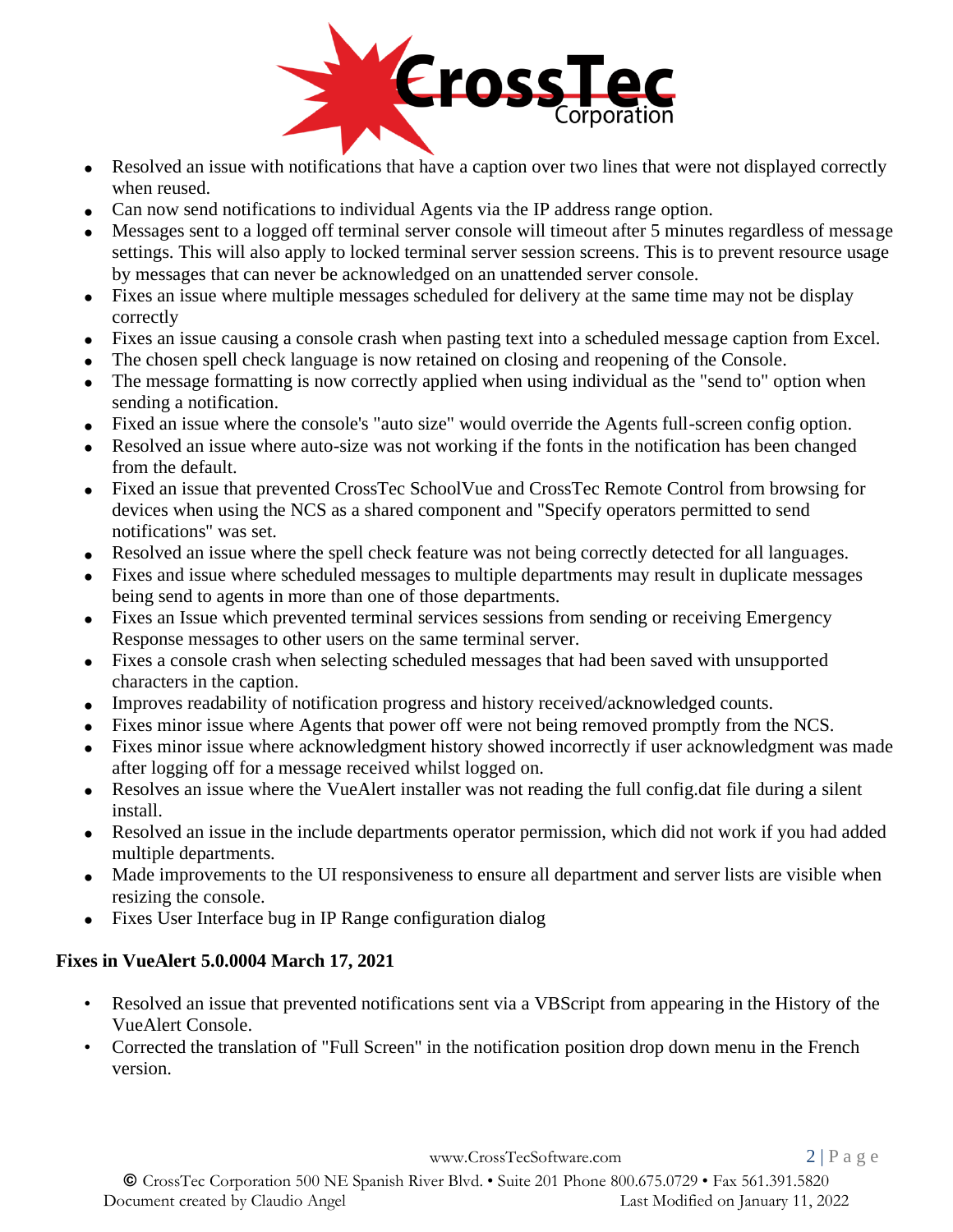

# **What's New in CrossTec VueAlert 5.0.0003 February 17, 2021**

- Added the ability to change the font type, color, size, and appearance for notifications.
- Notifications can now be sent in double size, full screen, or auto size. Auto size will expand depending on the content of the notification message. Emergency response messages can be set to display as Normal, Double size or Full Screen.
- Added the ability to customize the icons, colors, and names of notifications types.
- Added the ability to configure and send notifications via IP ranges.
- Enhanced AD policy support by adding options to disable customization and message scheduling for a console user.
- Enhanced AD policy support by adding options to disable sending to IP ranges and to make IP ranges read only in a console.
- Added an OK button to full screen notifications if no timeout is set.
- Now able to search for recipients using a partial machine name or logged on username in the Console.
- Emergency Response messages are now stored in history, you can see the recipient information (machine name, logged on username, department, and received/acknowledged timestamps), as well as export and print this information.
- Added a Recent Notifications panel which allows a console user to Pin sent notifications.
- Updated the Console interface to improve the user experience and appearance of the product.
- VueAlert web console interface has been updated to match the look of the desktop console.
- Added two new message types to VueAlert 5.00, Health and Security.
- Added the option to send a notification with auto sizing applied. This will expand the message box to show longer messages without needing to scroll.
- Added missing explanation to AD template files.
- When scheduling a notification, you can now include users that are not currently active and connected to the NCS.
- Added the ability to restrict CrossTec VueAlert Console users to only see and send to specified departments.
- The VueAlert Server serial number is now visible in the VueAlert Console.

### **Fixes in VueAlert 5.0.0003 February 17, 2021**

- Resolved an issue where notifications did not show a username of sender and timestamp in history if the notification was spread over multiple lines.
- Resolved an issue where a blank message was displayed at Agents if the content was only a few characters in length.
- Fixed applied to ensure message customizations are retained on upgrade.
- Increased notification details font sizing to make it easier to read.
- Resolved an issue where notification acknowledgements showed as 0% in the Console even when Agents had acknowledged.
- Fixed a console crash that could occur when using spellcheck.
- Improved the scheduled notifications interface by adding a Recipients section. This solves an issue where the same scheduled notification was duplicated in the list for each department selected.
- The VueAlert Console is now correctly named in Windows Task Manager.
- Resolved a crash which could occur when accessing the History tab when a list of servers was open.
- Corrected the Deploy Tool utility icon.
- Resolved an issue which prevented the Name and Connectivity Configurator from being accessed.

[www.CrossTecSoftware.com](http://www.crosstecsoftware.com/) 3 | P a g e

© CrossTec Corporation 500 NE Spanish River Blvd. • Suite 201 Phone 800.675.0729 • Fax 561.391.5820 Document created by Claudio Angel Last Modified on January 11, 2022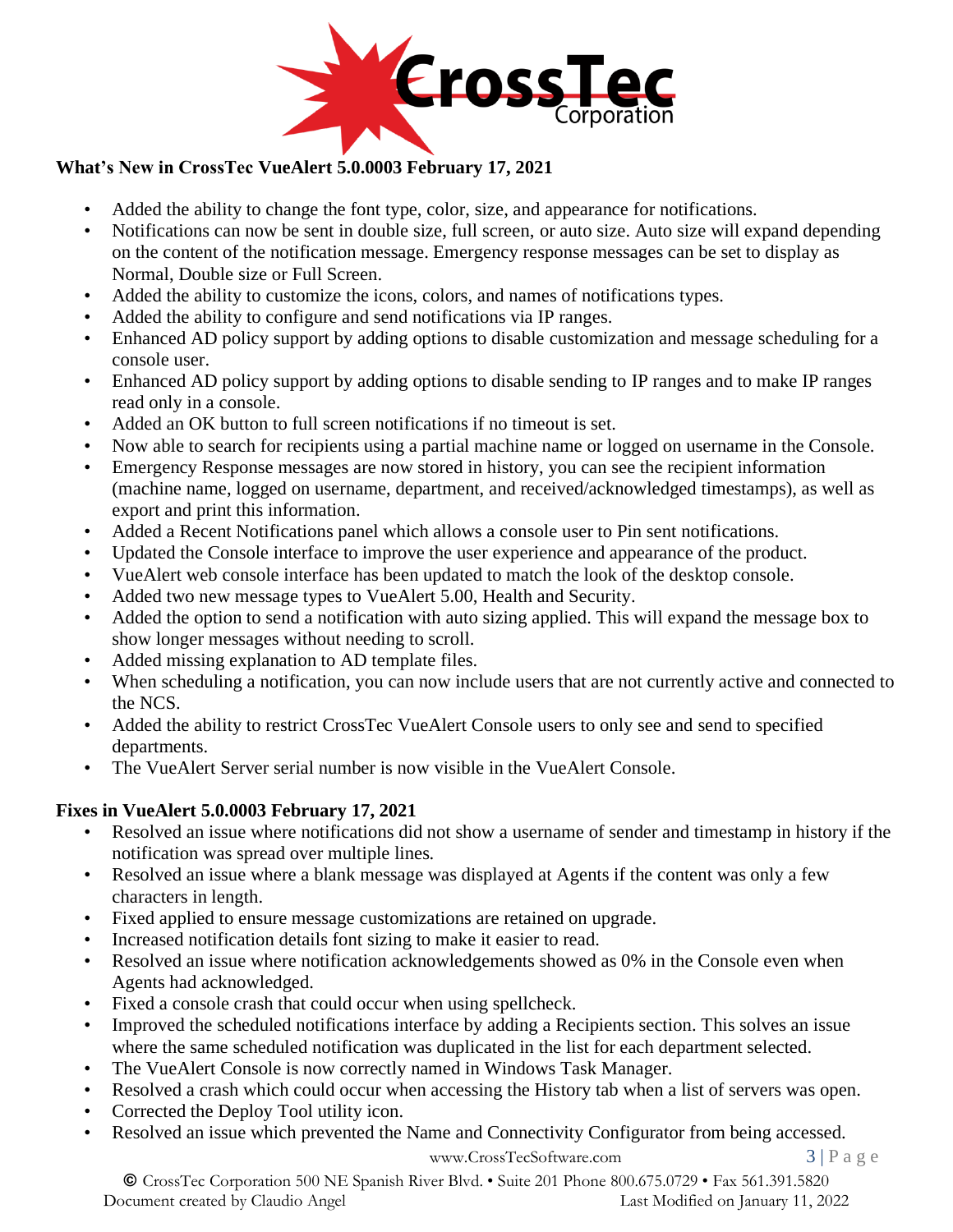

#### **Fixes in VueAlert 4.00.0004 October 7, 2019**

- Fixed the issue of users being able to click hyperlinks on the login/lock screen.
- Fixed the issue of the connectivity server not being translated.
- Fixed the issue of Google Classroom SIS integration not working following a Name and Connectivity Server upgrade

### **Fixes in VueAlert 4.00.0003 April 16, 2019**

- Fixed an issue where a user could not login to the web console if an operator were set at the VueAlert Server.
- Resolved an issue where a left cursor was sent on message received.

### **What's New in CrossTec VueAlert 4.00.0001 February 20, 2019**

- Caption text limit increased from 40 to 80 characters.
- Agents can now be configured to show their "Display Name" rather than their Logged-on Username.
- Can now configure the VueAlert Console using AD Group Policy via ADM templates.
- VueAlert Messages will now appear when a computer is locked.
- Emergency Response now supports 3 key combinations.
- Text Limit for VueAlert messages increased from 500 to 1000 characters.
- Added IPV6 support to VueAlert Console, Agent, Name and Connectivity Server.

### **Fixes in VueAlert 4.00.0001 February 20, 2019**

- Fixed issue where the Daylight-Saving time change causes scheduled notifications to be off by one hour.
- Resolved unexpected error when quitting the console operator login dialog.
- VueAlert Agents that are logged off and receive a full-screen message will no longer stop.
- Stopped the Name and Connectivity Server being installed on Window Server 2003 and Windows XP operating systems.
- Fixed issue where Agent usernames were not displayed in the VueAlert Console after failing over to a secondary server.
- Notification history will now show the full machine name of an Agent.
- Fixed issued where existing history times could change when daylight saving time changes occurred.
- Updated the "Primary Notification Server Details" ADMX template description.
- Improved Gateway handling of large number of client connections
- Resolved issue with GPO deployment not correctly reading the configuration file during install.
- Resolved issue where ClassLink OneRoster data was not being updated when CrossTec SchoolVue was also installed.

# **What's New in CrossTec VueAlert 3.00.0003 December 9, 2016**

• Updated Notification Agent to handle long multiline messages.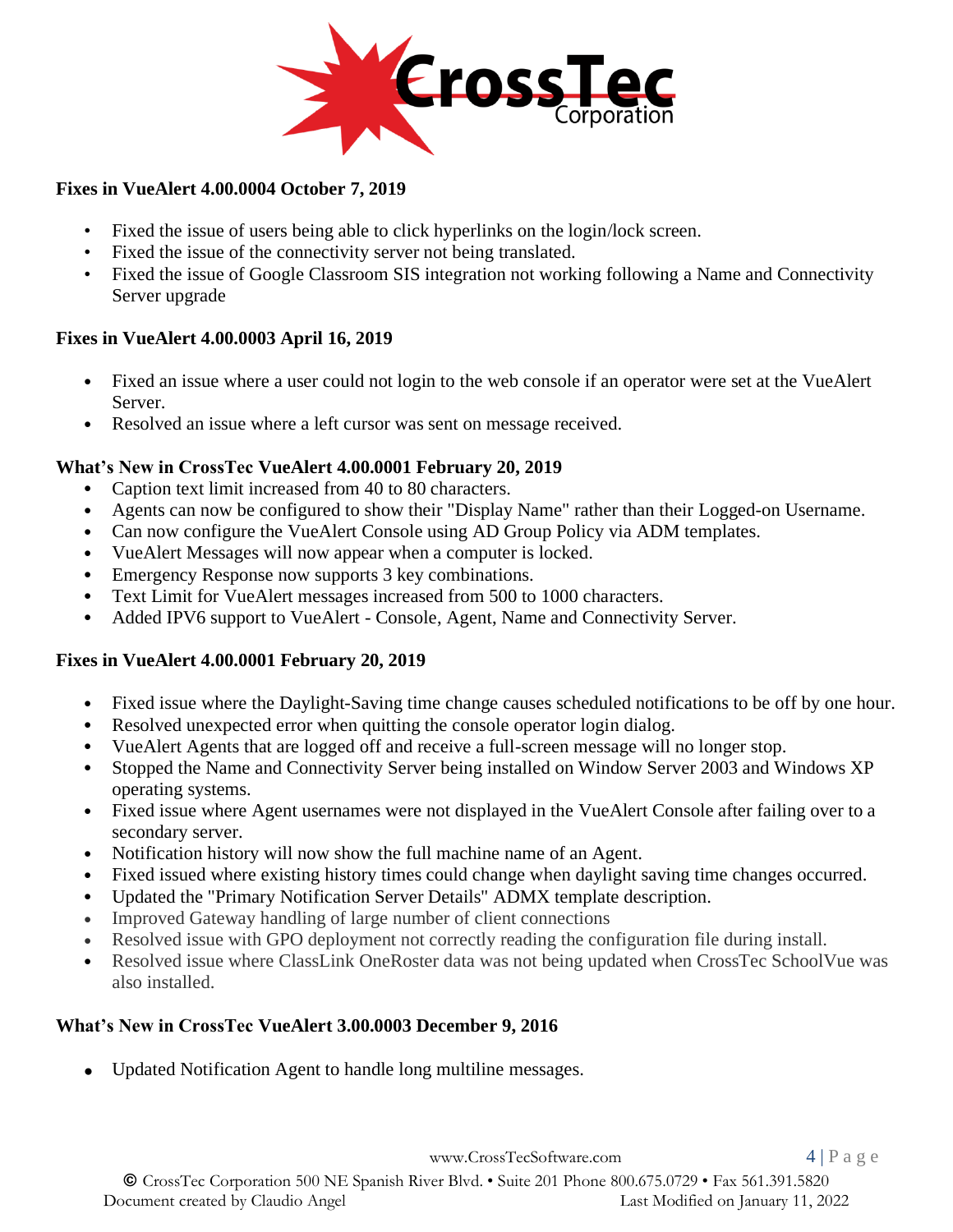

# **What's New in CrossTec VueAlert for Linux 2.02 November 25, 2014**

• Full Screen Notifications

## **For this new release, distribution/version support is as follows:**

- Ubuntu 11.04 onwards (Since inception of Unity Desktop Environment)
- OpenSUSE 12.1 onwards (Both KDE & Gnome (v3 only) Desktop Environments)
- Linux Mint 11 onwards (Both MATE & Cinnamon Desktop Environments)
- Debian 6  $& 7$  (Gnome 2  $& 3$  Desktop Environments)
- RedHat Enterprise Linux 6 ONLY (RHEL 7 is 64bit only. 64bit version under development)
- Fedora: Support to be added in a future release.

## **What's New in CrossTec VueAlert 3.00.0001 October 22, 2014**

- Refreshed User Interface.
- Ability to display Full screen messages at the Agents.
- Notification Message limit increased to 500 Characters.
- AD Integration: The Agent can now report its organisation unit container name from Active Directory, as its Department name to the VueAlert Server. This will include the logged-on Users AD Container name and the Computer Account Container name for the Agent.
- Ability to send notifications to Individuals, selected Departments or Server.
- Toast Notification messages will now appear when users are using the Windows 8\8.1 ModernUI\Metro Interface.
- Message timeout can now be configured on the Agent allowing you to configure this on unattended screens.
- Emergency Responses. Agent machines can now be preconfigured with an Emergency Response message that can be triggered by pressing a hot key combination.
- Additional Scheduling options provided for every hour\minute.
- Creation of Notifications by Command Line.
- VueAlert Agent System Tray icon and Tool tip.
- Ability to include UNC paths within a Notification.
- Additional Sound options, it is now possible to repeat the sound on the Agent every 5 seconds.

### **Additional Components**

- New VueAlert Android Console released to Play Store and Amazon App Store.
- Updated iOS Console to support new features.
- Updated Linux Agent.
- Updated Mac Agent.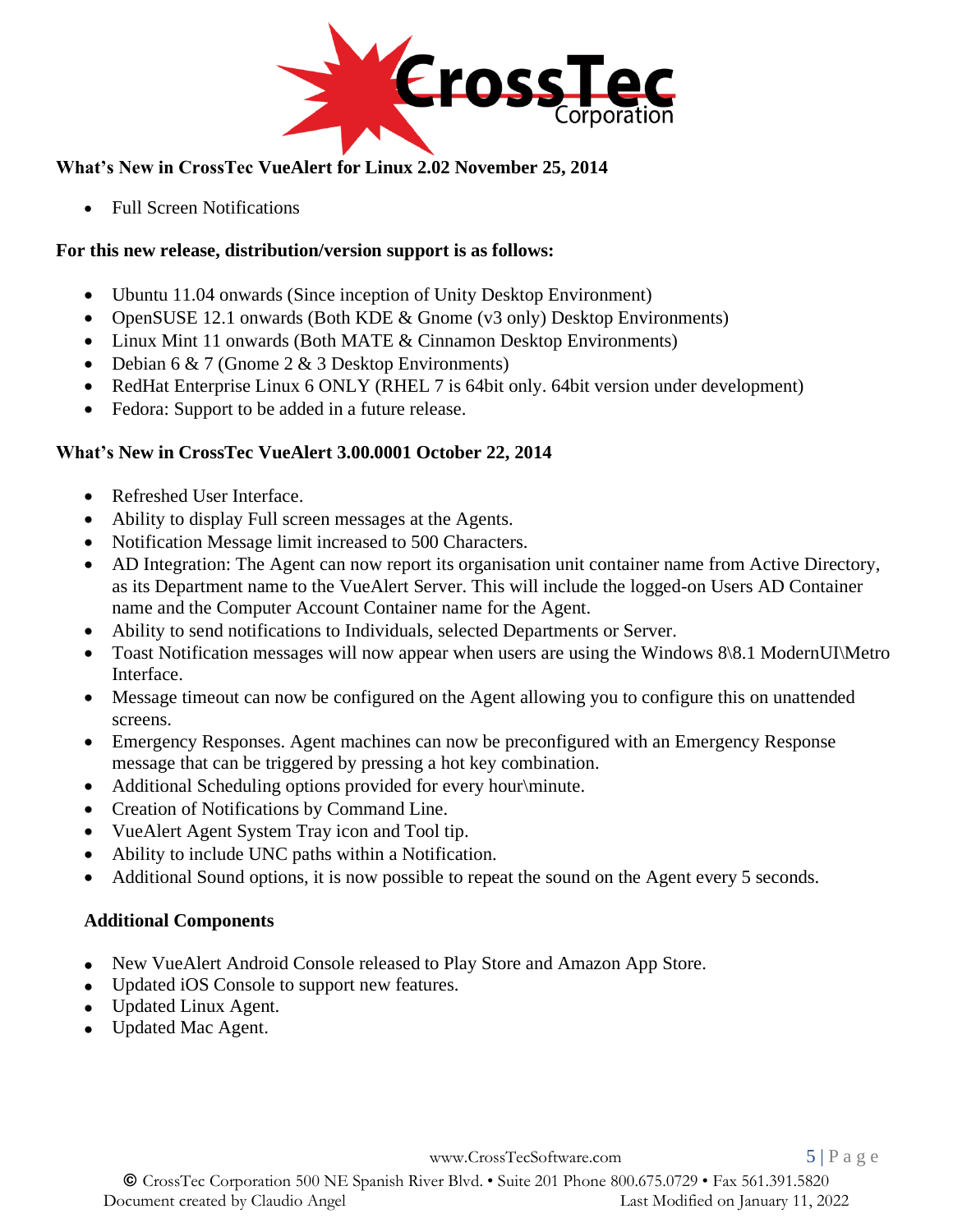

### **Fixes in VueAlert 3.00.0001 October 22, 2014**

- Resolved issue when scheduling a once only message another message is scheduled and set in 1 years' time.
- Fixed issue where the Daylight-Saving time change could cause scheduled notifications to be off by one hour.
- Resolved issue with the NetSupport Notify Deploy tool reporting Windows 8\8.1 and Server 2012 as Windows NT.

#### **Fixes in VueAlert 2.01.0005 November 2, 2012**

• Resolved issue found whereby under certain circumstances the memory usage of the VueAlert Server component could increase for environments where a large number of Agents connect to the VueAlert Server.

#### **Fixes in VueAlert 2.01.0004 September 17, 2010**

- Resolved issue with CrossTec VueAlert Server icon disappearing from the System tray when a large number of CrossTec VueAlert Agents connect.
- Resolved issue whereby the CrossTec VueAlert Console could close when selecting to view the CrossTec VueAlert history for a selected message.
- Resolved problem found whereby repeat Event Viewer alerts for the CrossTec VueAlert Agent would be recorded when the CrossTec VueAlert Agent is running on a Laptop and not connected to a network.

### **VueAlert 2.01.0003** Released on 22 December 2009

### **Fixes in Version 2.01.0003**

- Resolved a problem with the VueAlert server that could cause a failure when Linux agents connect.
- Fix for the Browse of a gateway not functioning if a username and password is configured at the gateway.
- Resolved an issue with displaying the history of messages that caused high CPU usage.
- Resolved an issue with the VueAlert Agent failing.
- Resolved an issue with the VueAlert Agent not reconnecting to the VueAlert Server.
- Fix for a possible Denial of Service attack that could cause the Gateway to crash.
- Resolved an issue whereby a Telnet session to the VueAlert Gateway Server could cause the Gateway to crash.

#### **VueAlert 2.01.0002** Released on 16 December 2009

### **Fixes in Version 2.01.0002**

- Resolved a problem with the Notification server that could cause a failure when Linux agents connect.
- Fix for the Browse of a gateway not functioning if a username and password is configured at the gateway.
- Resolved an issue with displaying the history of messages that caused high CPU usage.
- Resolved an issue with the Notification Agent failing.
- Resolved an issue with the Notification Agent not reconnecting to the Notification Server.
- Fix for a possible Denial of Service attack that could cause the Gateway to crash.

#### [www.CrossTecSoftware.com](http://www.crosstecsoftware.com/) 6 | P a g e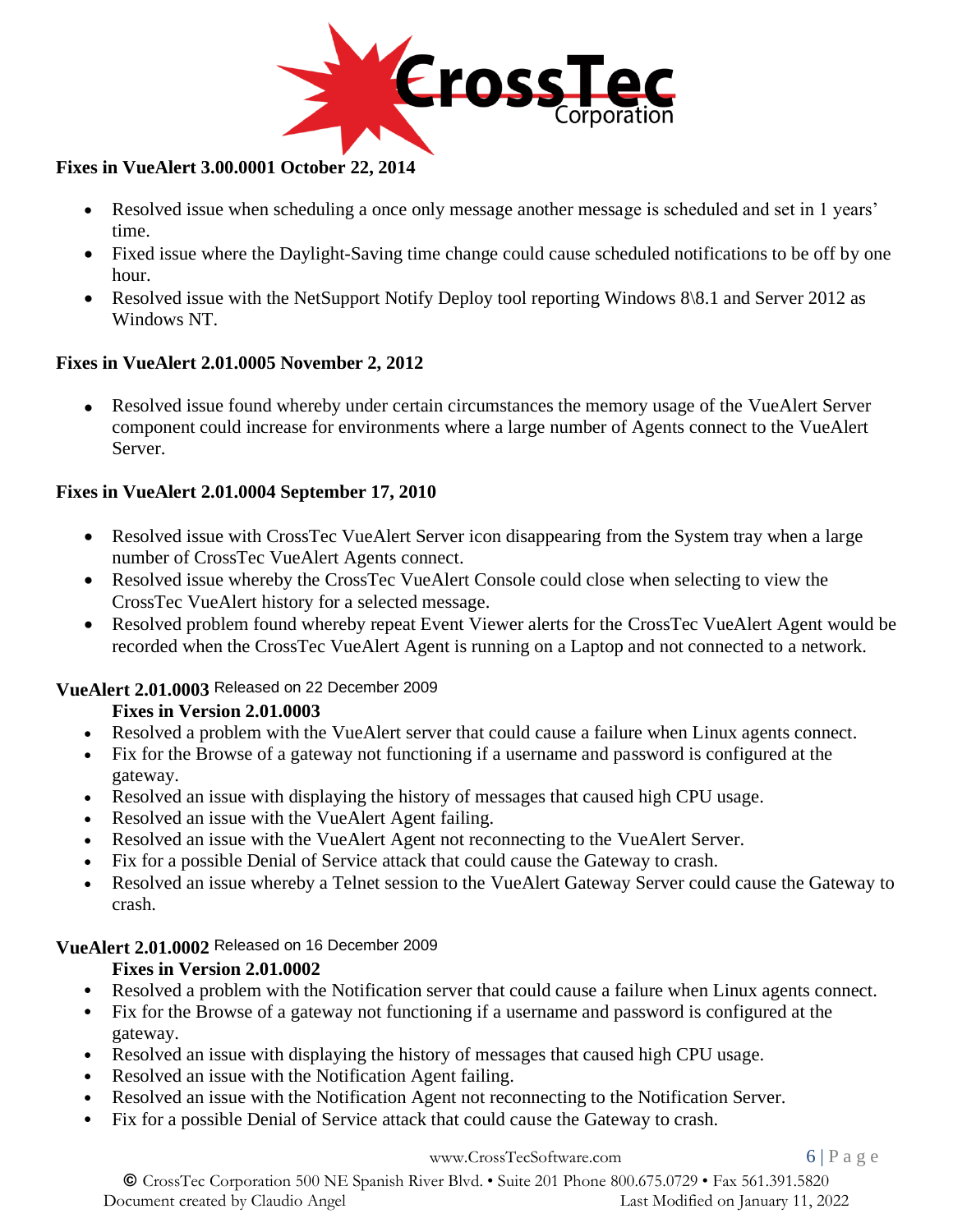

**VueAlert 2.01.0001** Released on 01 October 2009 **Fixes in Version 2.01.0001**

• **Machines reporting as wrong name.**

Fixed issue whereby the Notification Server would display an incorrect name for Agents that included a Hyphen in their Computer name.

**VueAlert 2.01.0000** Released on 15 April 2009 **Fixes in Version 2.01.0000**

• **If you attempt to close a timed message on an Agent Manually then this will not close automatically at the configured time**

Fixed a problem where Client Agent would not recover if user attempted to force the closure of a timed Notification using Alt-F4 or by attempting to close the Notification from the Taskbar.

- **Time on messages has not adjusted to daylight savings time.** Daylight Saving fix applied to correct the Notification time displayed on the Notification Agent.
- **Slow Console timeout when Notification Server is unavailable** The Notification Console timeout for when a Notification Server is unavailable has been reduced.
- **Scheduled messages not adhering to daylight saving time.** Daylight Saving fix applied to Notification Console to correct scheduled time for Notification messages and acknowledgments.

#### **VueAlert 2.00.0001** Released on 12 February 2009 **New in Version 2.00.0001**

- VueAlert Scheduled Messages Use GMT for the Scheduled Send Time and not the Local Server Time Fixed CrossTec VueAlert will no longer only show the History time for sent notifications as GMT.
- VueAlert version 2 installer did not detect the previous install location. Fixed CrossTec VueAlert installer will now detect previous install location of Notify on the machine.

# **VueAlert 2.00** Released on January 22, 2009

### **New in Version 2.00**

- Central Audit log and detailed reporting of all messages sent, received, and acknowledged.
- View full Alert History, View, and amend current scheduled Alerts and export delivery results.
- Customizing the Alert Notifications and include organization logo in all notifications.
- Updated browser template and COM object supplied to enable Integration within existing systems.
- Notification server now supported on Windows Vista / 2008.
- ADM template enables assignment of Notify departments to users instead of machines.
- Ability to Schedule Messages from the Console to run weekly, daily or at fixed times or dates.
- Ability to Export the Notification delivery report.
- The VueAlert Agent can now be placed in multiple VueAlert departments.
- Username and password access is now supported by the Notify Console.
- VueAlert cannot remove previously used IP Ranges from the VueAlert Deploy Utility.
- Ability to reuse a Notification from the Console.

#### [www.CrossTecSoftware.com](http://www.crosstecsoftware.com/) 7 | P a g e